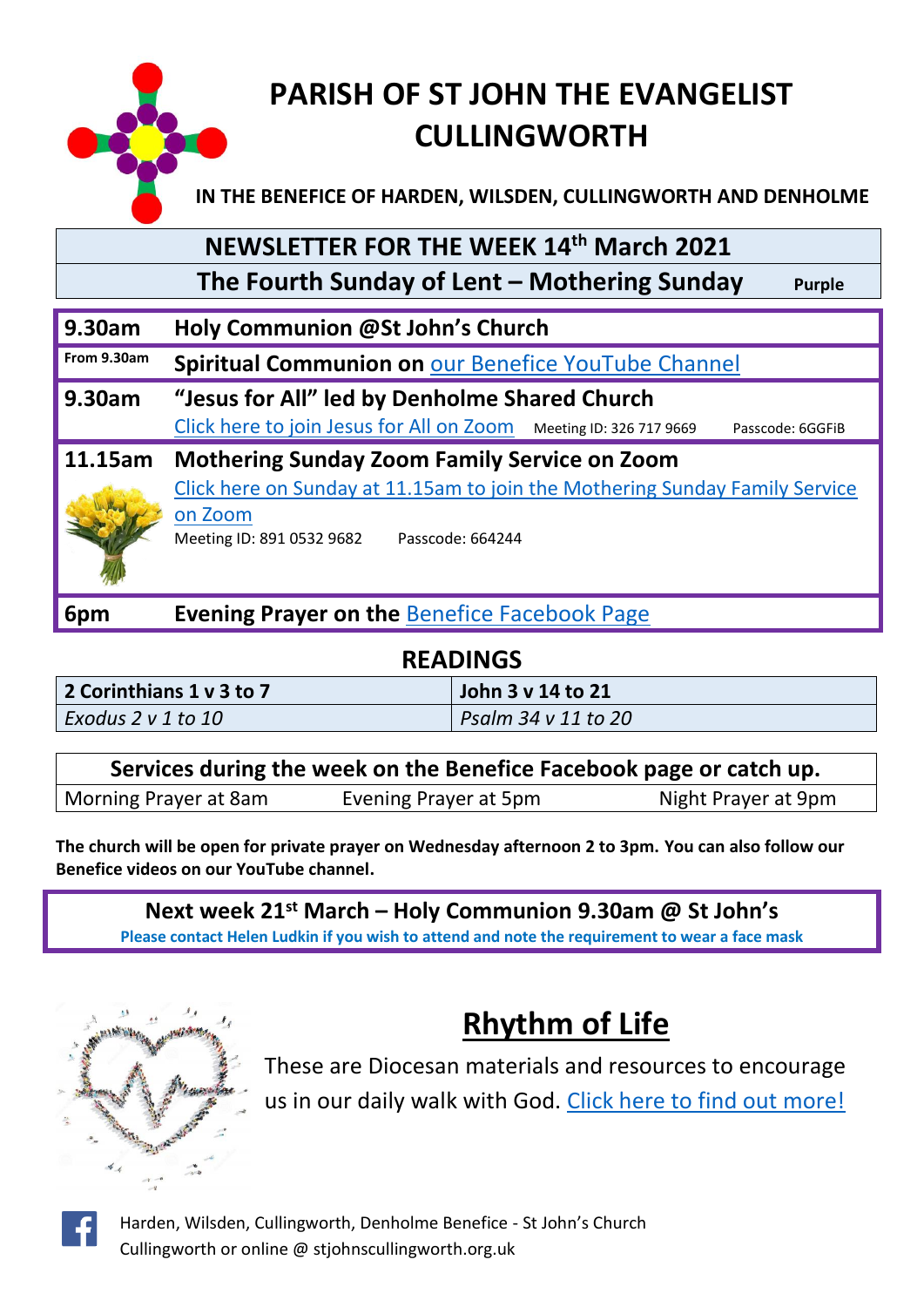## **ACTIVITIES**

Join us, on Wednesday mornings at 11am on Zoom for a coffee and a chat. It is a great little gathering in the middle of the week. Come along and enjoy a bit of fellowship and friendship with a cuppa!

[Bring a cup of coffee and click here on Wednesday at 11am to join the Benefice Zoom Coffee Morning](https://us02web.zoom.us/j/85814555339?pwd=T2tVcDBuNGxUUDVoSXVUa25IOGJvdz09) Meeting ID: 858 1455 5339 Passcode: 547910

#### **QUIZ NIGHT WEDNESDAY**

Chris and Jeanne were the winners last Wednesday of a great quiz set by the Stern's will be setting the questions for us this week on Wednesday at 7.00pm.

[Click here to join the Benefice Quiz on Zoom](https://us02web.zoom.us/j/85098439672?pwd=QnVyTTBlNGJ0d3JBV1o4TDNZWGhhUT09) The Picture rounds are sent out at 6pm. If you have not been to the quiz before, do come along. Contact Richard to ask to be added to list for the picture rounds! [richard.burge@leeds.anglican.org](mailto:richard.burge@leeds.anglican.org)

# CHURCHES TOGETHER LENT COURSE 2021

# Week 4



F

A Lent course on Hope and Redemption in

## THE GREATEST SHOWMAN

**Groups on Zoom each Thursday**

**11am to 12.30pm & 7.00pm to 8.30pm**

**Thursday 18 March: "Never Enough"**

**Thursday 25 March: "From Now On"** Cli[ck here on Thursdays at 11am or 7pm to join the group](https://us02web.zoom.us/j/83007811142?pwd=SmxUYXNsRW5OVVhxRGNLUC8zR21Odz09)

# **TODAY MOTHERING SUNDAY! Zoom Family Service 11.15am Everyone Welcome.**



[Click here at 11.15am to join our Zoom Mothering Sunday Service](https://us02web.zoom.us/j/89105329682?pwd=ZldVS1BrT1RQc05oc1ZJNE4xeHV1UT09)

Harden, Wilsden, Cullingworth, Denholme Benefice - St John's Church Cullingworth or online @ stjohnscullingworth.org.uk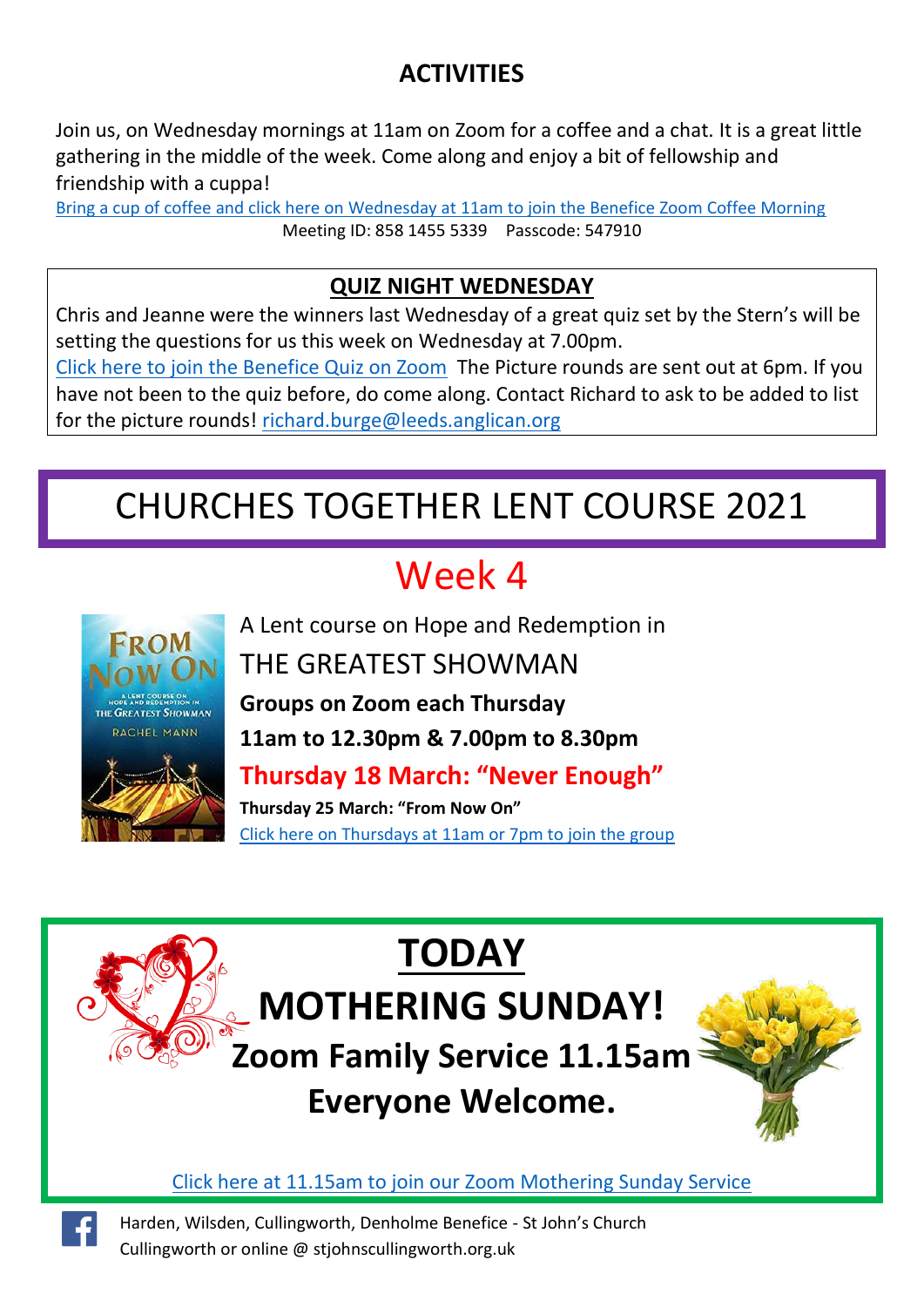### **FUNDRAISING**

#### **CHARITY OF THE MONTH**

Money donated during March will support the work of **Water Aid**. Support Water Aid and change Lives. Give the gift of clean water. If you wish to donate, please can you make this to St Johns PCC (details below) add your surname and WATER AID as the reference.

### **THANK YOU!**

We are grateful to all those who continue to support the church financially. If you find that you have a little extra income and would be able to increase your giving at this time it would help our financial situation enormously.

### **Donations or Regular Giving may be done by sending your gift to**

PCC of Cullingworth Parish Sort Code 20-45-14 account number 60703532. Please include your name as a reference, so we can thank you.



#### **You can scan this code to give a donation through "Give a Little"**

## easyfundraising feel good shopping

#### **EASY FUNDRAISING FOR YOUR ON-LINE PURCHASES**

If you register with easyfundraising.org.uk and state cause as Cullingworth St. John the Evangelist we at Church receive a % of what you spend.

#### **Neighbourhood Support Services**

For Cullingworth the Village Hall is the contact point and to access the service phone the Bradford Met Centre 20 01274 431000.

If you know of people who need food, we are an issuing agency for the Bingley Food Bank. If you need a food voucher, please contact:

Richard (01535 273758) or Helen (07788 848830)

If you are struggling with payment for utilities such as gas, electricity, and water, please contact your supplier in the first instance. Many have schemes in place for assistance. Yorkshire Water for instance has more than six different support pathways which provide both short- and long-term financial help to those struggling to keep up with payments.